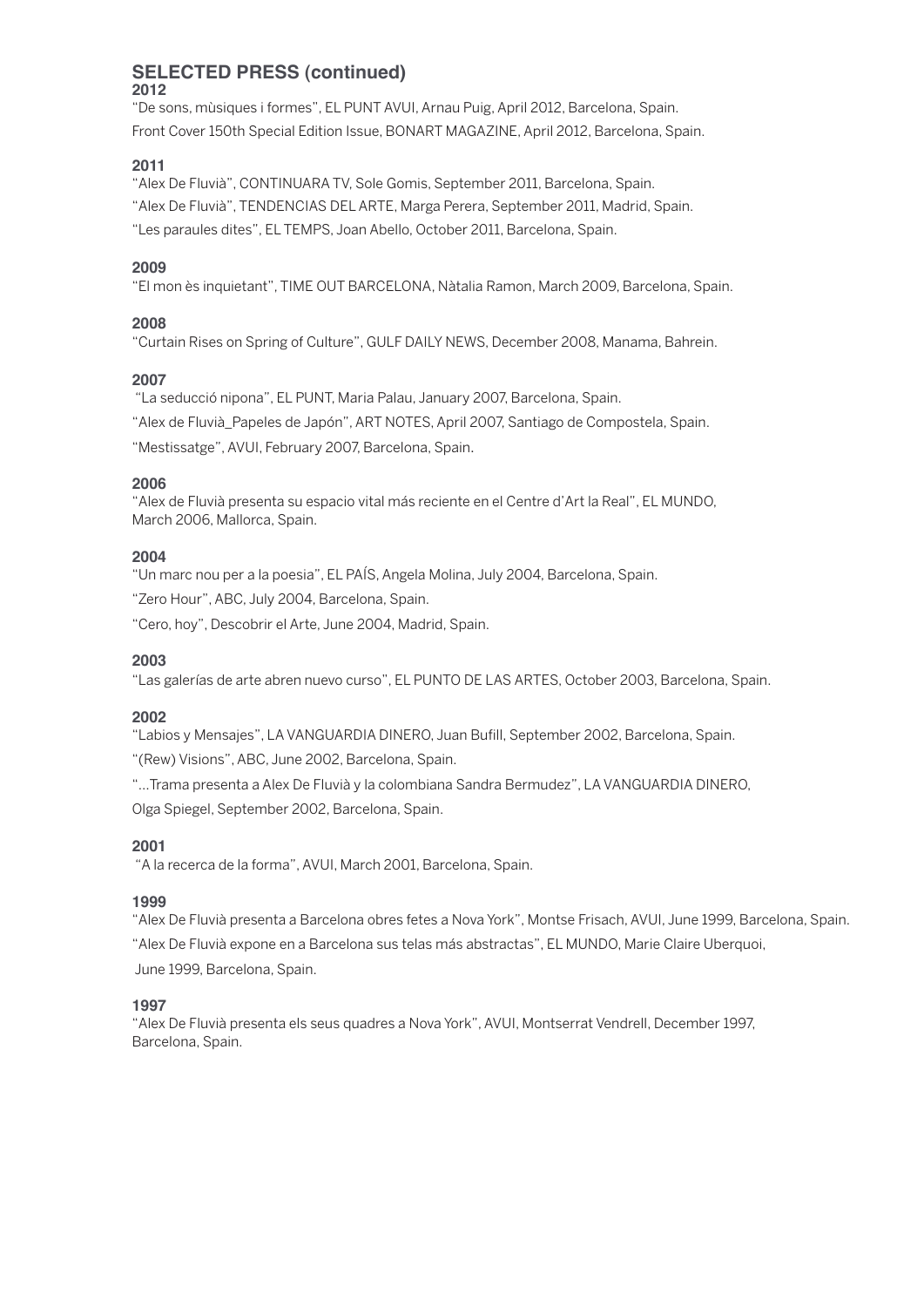# **GROUP EXHIBITIONS (continued)**

| 2010 | "Grafies del Caos", Galería Fidel Balaguer, Barcelona, Spain<br>"Group Show", ArtsLab, Porto, Portugal<br>"20th Anniversary Art Barcelona Association, Galería Fidel Balaguer, Barcelona, Spain                   |
|------|-------------------------------------------------------------------------------------------------------------------------------------------------------------------------------------------------------------------|
| 2009 | Abu Dhabi Art Fair, Cuadro Fine Art Gallery, UAE<br>"Contemporary Catalan Art", Ambit A&D, Barcelona, Spain<br>"Hadith: Contemporary Conversations", Cuadro Fine Art Gallery, Dubai, UAE                          |
| 2008 | "Manama: Impressions", National Gallery Museum, Manama City, Bahrain<br>"Inagural Show 2008", Cuadro Fine Art Gallery, Dubai, UAE<br>"Colectiva Arte Contemporáneo", Galería Traeger y Pinto, Mexico City, Mexico |
| 2007 | DFOTO Photography Fair, Galería Fidel Balaguer, San Sebastián, Spain                                                                                                                                              |
| 2006 | KIAF Art Fair, Galería La Real, Seoul, Korea                                                                                                                                                                      |
| 2003 | "European Visions of Egypt", EU Commission, Zeinab K. House, Alexandria Bibliotheca, Cairo, Egypt                                                                                                                 |
| 2002 | "[Rew] Visions", Trama Gallery, Barcelona, Spain                                                                                                                                                                  |
| 2001 | "NurtureArt in Harlem", Gallery M., New York, USA<br>"Art Emergent" ArtExpo Fair 2001, Barcelona, Spain<br>"Confluencias (El Desafío de la Mirada)", Fernando Latorre Gallery, Seville, Spain                     |
| 2000 | "Flat Files", Pierogi 2000 Gallery, Williamsburg, USA<br>"Paper Invitational", Woodward Gallery, New York, USA<br>"Mostra 2000", Canals Galeria d'Art, travelling exhibit, Spain                                  |

**1994** Galería Matisse, Barcelona, Spain

"Raffle 2000", Sculpture Center, New York, USA "Art en Positiu", Museu Municipal, Cerdanyola, Spain

**1999** ARCO '99 Art Fair, Galería Antonio de Barnola, Madrid, Spain

**1998** "One Hundred", Holland Tunnel Art Projects Brooklyn, USA

**1997** "Process and the Image", Eklekticos Gallery, Washington D.C., USA "Sex/Spirituality", Ridge Street Gallery, New York, USA

"Vision 21", The Tunnel New York, USA

**1992** Art Gesfime, Zaragoza, Spain

# **PUBLIC COLLECTIONS**

Vilacasas Can Framis Museum, Barcelona, Spain Bank Sabadell Atlántico Collection

# **AWARDS**

- **2010** Artist Residency, Cuadro Fine Arts Gallery, Dubai, United Arab Emirates
- **2003** Selected Work, Museum Art 2000 Premi Pintura II, Torroella de Montgri, Spain

"Three - Gray, Rey, de Fluvià", Holland Tunnel Art Projects Brooklyn, USA

**2000** Third Prize, Young artist/Painting, Sala Pares, Barcelona, Spain Selected Work, Museum Art 2000 Premi Pintura I,Torroella de Montgri, Spain

#### **SELECTED PRESS 2013**

"L'elegancia del surfista", Montse Frisach, EL PUNTAVUI newspaper, November 2013, Barcelona, Spain.

"Alex de Fluvià adapta l'abstracció a l'era digital, global y d`immediatesa.", Joan Abelló, EL TEMPS magazine, October, 2013, Valencia, Spain.

"El oráculo de Alex de Fluvià", LAVANGUARDIA, September 2013, Barcelona, Spain.

"Alex de Fluvià èxposa "oracle" a la Galeria Balaguer", BONART MAGAZINE, September-October 2013, Barcelona, Spain.